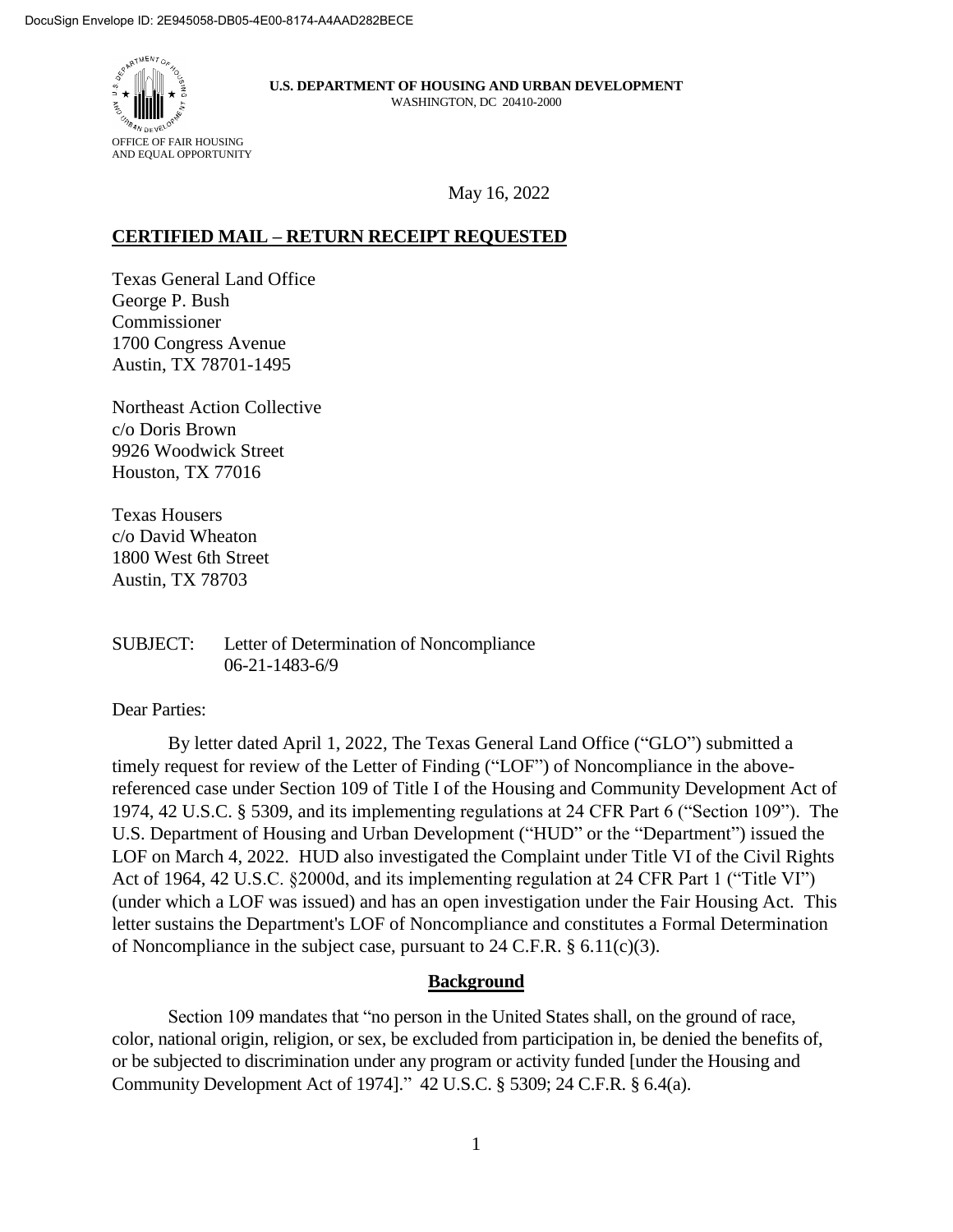$\overline{a}$ 

GLO receives federal financial assistance under the Housing and Community Development Act of 1974. HUD's Section 109 regulations apply to its respective programs and activities, including the Community Development Block Grant ("CDBG") Mitigation program.

In the complaint filed on June 24, 2021, Complainants Texas Housers and Northeast Action Collective alleged that GLO's design and operation of the CDBG-Mitigation program's Hurricane Harvey State Mitigation Competition ("the Competition") discriminated on the basis of race and national origin in violation of Section 109 through the use of scoring criteria that substantially disadvantaged Black and Hispanic residents.

HUD's investigation found that GLO utilized two scoring criteria that substantially and predictably disadvantaged Black and Hispanic residents. First, GLO excluded areas designated by HUD as most impacted and distressed ("HUD MID areas") from competing for 50 percent of the Competition funds, even though nearly 90 percent of the eligible population resided in those areas. Second, GLO scored applicants based on jurisdiction size, providing more points to a smaller jurisdiction than it would to a larger jurisdiction for an equivalent project. GLO utilized both criteria even though they disadvantaged areas with the greatest mitigation needs by GLO's own measure and ran counter to the intended focus on low-and-moderate income households. Neither criterion was supported by a substantial legitimate justification. The Department found these measures discriminated based on race and national origin.

As noted above, GLO requested review of the LOF by letter dated April 1, 2022. The Department has reviewed the information submitted in support of the request.

## **Analysis**

Based on a thorough review of the investigative record pursuant to  $24$  C.F.R. § 6.11(c)(3) this letter sustains the LOF and constitutes a formal determination of noncompliance with Section 109.

HUD's regulations prohibit recipients from denying a person housing, providing housing in a different manner, or subjecting a person to segregation or separate treatment under the program or activity on the ground of race, color, or national origin. 24 C.F.R. § 6.4. HUD regulations also prohibit recipients from "utiliz[ing] criteria or methods of administration which have the effect of subjecting persons to discrimination" or "substantially impairing accomplishment of the objectives of the program" on the basis of race, color, or national origin. 24 C.F.R.  $\S 1.4(b)(2)(i)$ . These regulations proscribe policies or practices that are intentionally discriminatory as well as those that have an unjustified discriminatory effect based on a protected characteristic.<sup>1</sup>

As noted above, HUD's LOF found that the GLO utilized two scoring criteria that disproportionately disadvantaged otherwise eligible Black and Hispanic residents, without justification. GLO contends in its letter requesting review that no adverse impact occurred. To support this contention, GLO calculates and references the overall proportion of "minority" beneficiaries. Merely asserting though that minority residents benefited from the Competition,

<sup>&</sup>lt;sup>1</sup> Department of Justice, Title VI Legal Manual, Section VII, at 2 (explaining disparate impact liability under Title VI). The manual notes that twenty-six federal agencies have Title VI regulations that include provisions prohibiting policies that have an unjustified disparate impact. *Id*. at 3, fn. 3.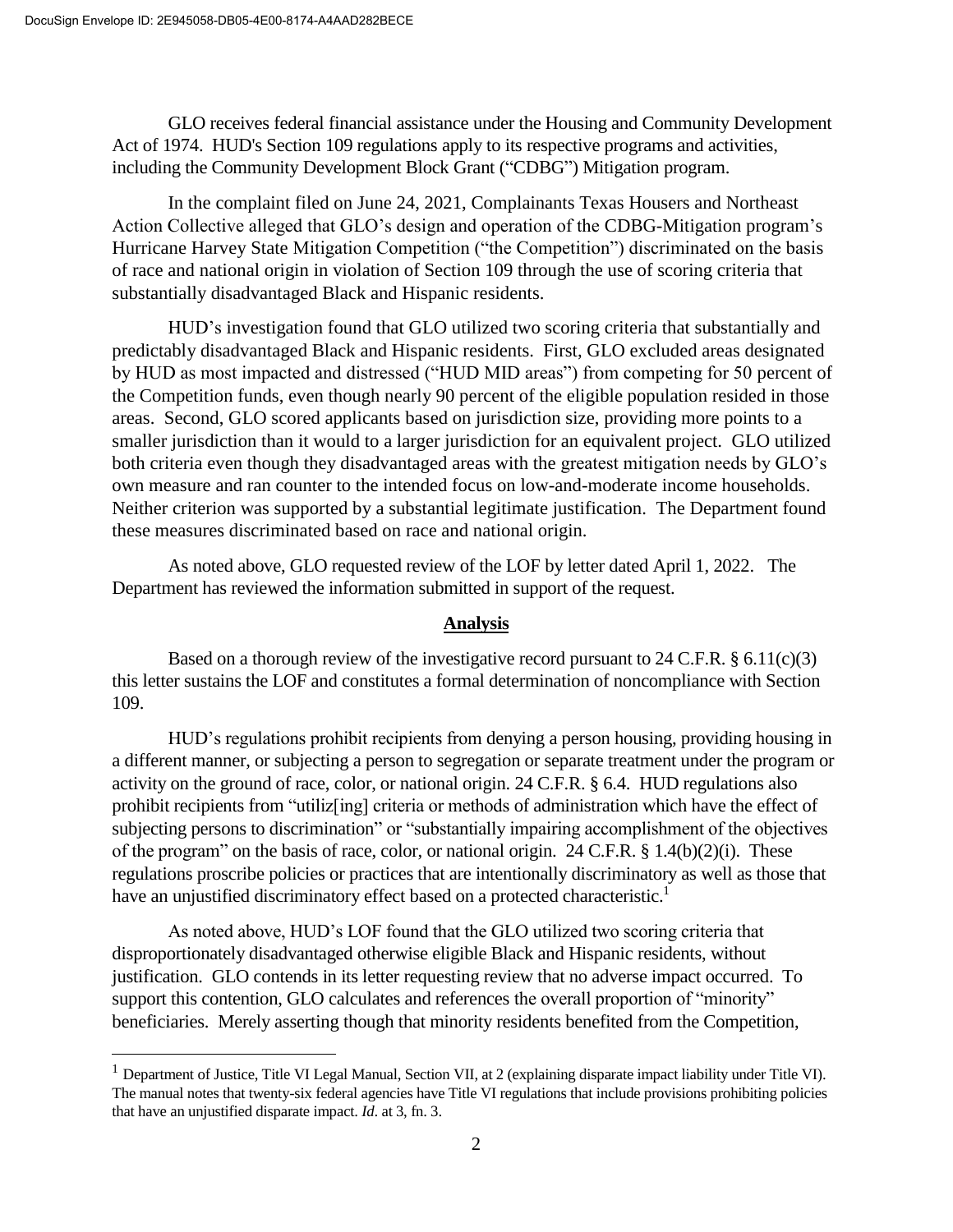without more, provides no basis to question HUD's findings that the scoring criteria at issue in the LOF *disproportionately* harmed Black and Hispanic residents. The GLO also does not proffer any justification for the use of these discriminatory criteria. Overall, the Department finds that the request does not contain information that warrants modification of the findings.

GLO also makes a variety of arguments challenging the legal validity of the LOF. First, GLO asserts that discriminatory effects liability does not exist under Title VI, citing *Alexander v.*  Sandoval, 532, U.S. 275, 293 (2001).<sup>2</sup> GLO misconstrues the holding of that case. Although the Court in *Sandoval* held that there is no *private* right of action to bring discriminatory effects claims under Title VI, the Court did not disturb its prior holding in *Alexander v. Choate*, 3 that an agency may promulgate regulations prohibiting recipients of federal funds from using policies or methods of administration that have an unjustified discriminatory effect (under Section 504 of the Rehabilitation Act of 1973 and by extension under Title VI and Section 109).<sup>4</sup> HUD has promulgated such regulations.<sup>5</sup>

Second, GLO argues that the LOF failed to meet the concept of robust causality outlined by the Supreme Court in *Texas Dep't of Hous. and Cmty. Affairs v. Inclusive Cmty. Project Inc.,* 571 U.S. 519 (2015). HUD does not find this argument persuasive as the LOF outlines direct causality, including for example, between the HUD MID exclusion and the amount of funds available to residents of HUD MID areas.

Third, GLO argues that there is no constitutionally permissible race neutral remedy. However, *Inclusive Communities* provides that the "elimination of the offending practice" is such a remedy, as can be "additional measures … design[ed] … to eliminate racial disparities through race-neutral means." 6

Finally, the GLO notes that its Action Plan was approved by HUD. As HUD has made clear to recipients and to the GLO specifically, approval of an action plan does not constitute a determination that actions taken to implement the plan are in compliance with civil rights laws.<sup>7</sup> The GLO certified to HUD that it would *conduct* and *administer* the CBDG-MIT grant in conformity with Title VI of the Civil Rights Act and its implementing regulations. 8

 $\overline{a}$ 

<sup>2</sup> HUD's LOF focused on evidence that the GLO's criteria for administering the competition at issue had an unjustified discriminatory effect. While the evidence identified was sufficient to constitute a violation of Title VI, the fact that these criteria had an anticipated and foreseeable disparate impact may also indicate that the GLO's use of the criteria was enacted with a discriminatory intent. *See, e.g., Columbus Bd. Of Educ. V. Penick*, 443 U.S. 449, 464-65 (1979). <sup>3</sup> 469 U.S. 287 (1985).

<sup>4</sup> *Id.* at 293; s*ee also Guardians Ass'n v. Civil Serv. Comm'n*, 463 U.S. 582, 593 (1983); *Elston v. Talladega County Bd. of Educ.*, 997 F.2d 1394, 1406 (11th Cir. 1993).

<sup>5</sup> *See* 24 C.F.R. § 6.4(a)(1)(ix), and 24 C.F.R. § 1.4(b)(2)(i).

<sup>6</sup> *Tex. Dep't of Hous. & Cmty. Affairs v. Inclusive Cmtys. Project, Inc.*, 135 S. Ct. 2507, 2524 (2015).

<sup>7</sup> *See* Letter from Jesse Kome, Director, Office of Block Grant Assistance, HUD Office of Community Planning and Development to Mark Havens, Deputy Land Commissioner, Texas General Land Office, disapproving GLO's Substantial Amendment, which states "[a]s a reminder, the Department's approvals of action plans and APAs mean that the plan and amendments are substantially complete but do not constitute approval of the grantee's implementation of the activities described in the plan. Grantees are responsible for ensuring that grant funds are used in accordance with all program requirements" (March 18, 2022).

<sup>8</sup> *State of Texas CDBG-MIT Action Plan*, at 289. The governing Federal Register Notice, 84 FR 45838 (August 30,